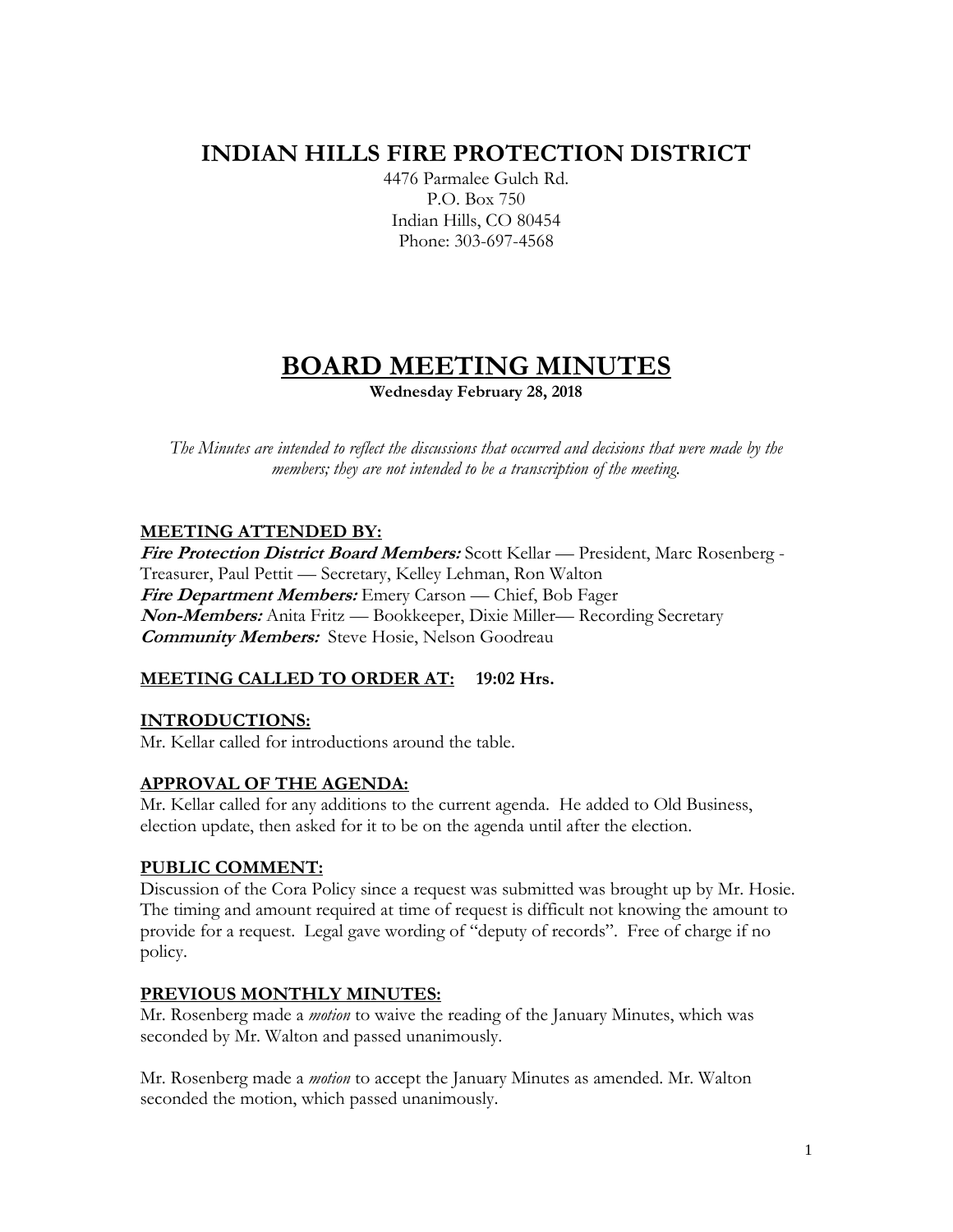### **TREASURER'S REPORT:**

### **Monthly Financial Reports**

- District expenses are at 7% as of the end of January. Communication supplies at 69% due to purchase of 8BK batteries. Discussion of the check 13298 for General Air Service that the description should be changed to oxygen exchange instead of replacement cylinders.
- Mr. Rosenberg asked Ms. Fritz to check on if there was anything they needed to do special at the time of last payment for the truck.
- Cost of combo door locks was incurred that wasn't expected but was necessary to happen quickly. Mr. Walton discussed how the change is very complicated if you haven't done it before.

Ms. Lehman made a *motion* to approve checks #13292-13308, plus automated payments, credit card expenses, and bank fees. Mr. Walton seconded the motion, which passed unanimously.

# **DEPARTMENT/OFFICERS' REPORTS:**

# **Chief — Emery Carson**

Chief Carson shared that the Sit-n-Bull hood fire suppression system has been completed and the kitchen is back open.

Chief Carson shared that the new Jeffcom system will begin on April 3rd.

New antenna should be mounted by early March at Mt. Lindo, weather permitting.

Total calls for February were 13 with the year of 2018 total so far of 37.

# **Assistant Chief — Marc Rosenberg**

Present.

**Fire Captain — Scott Case**  Not present.

# **EMS Captain — Bob Fager**

Present but immediately was pulled away for a EMS call.

# **OLD BUSINESS:**

**Long-Term Planning (Capital Assets/Apparatus)** Meeting scheduled for March 19th at 18:00 (6pm).

# **JCMARS Agreement**

Discussion explaining the "capital replacement fund" in which all in the agreement will contribute equally. Mr. Kellar made a motion to enter into the JCMARS agreement and Mr. Walton seconded the motion, which passed unanimously